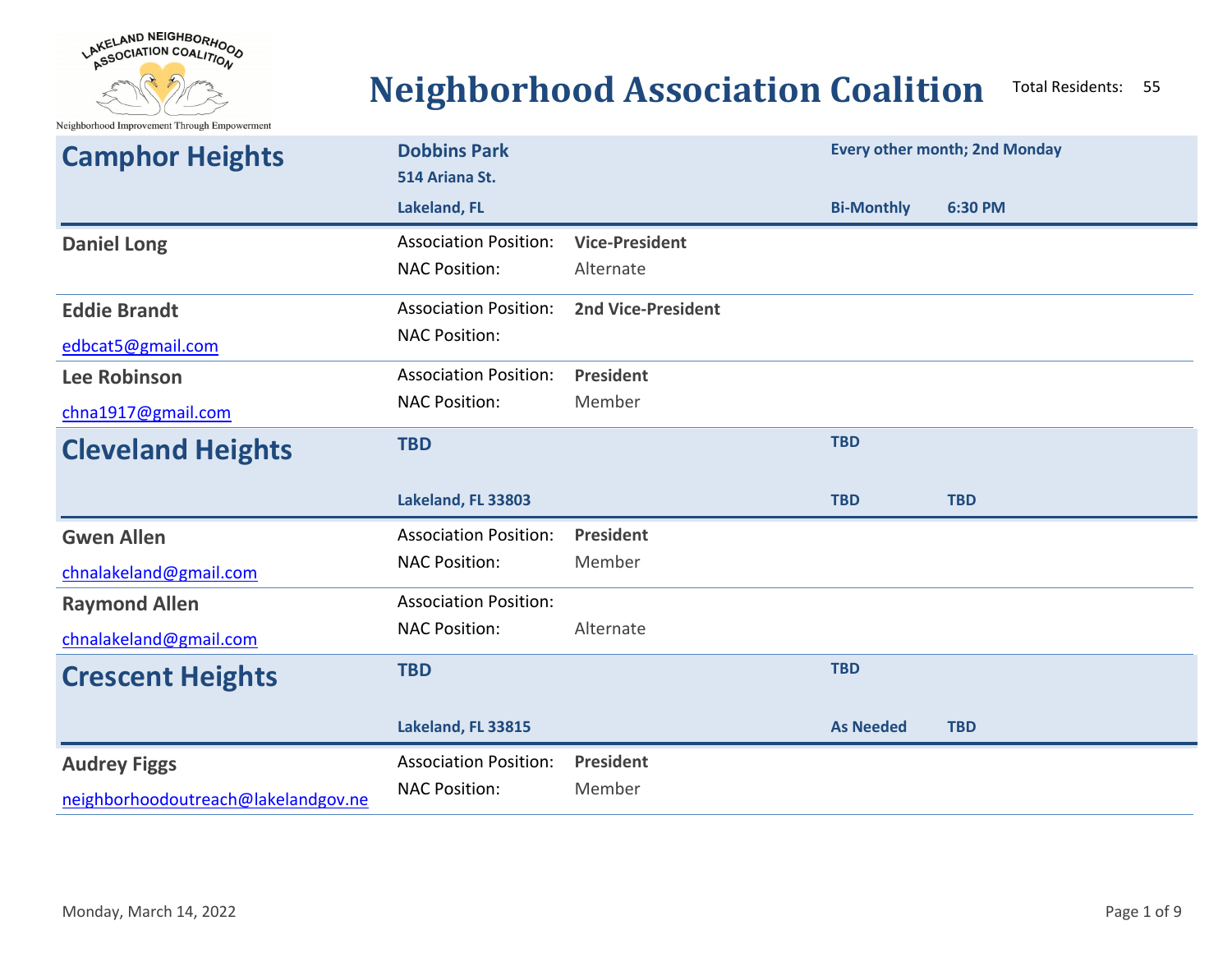| <b>Crystal Lake</b>                | <b>Crystal Lake United Methodist Church</b><br>2001 N Crystal Lake Dr. |                       | Meets 3rd Tuesdays (Feb, May, Aug, Nov)                           |            |
|------------------------------------|------------------------------------------------------------------------|-----------------------|-------------------------------------------------------------------|------------|
|                                    | Lakeland, FL 33801                                                     |                       | <b>Quarterly</b>                                                  | 6:00 PM    |
| <b>Christel Graham</b>             | <b>Association Position:</b>                                           | <b>President</b>      |                                                                   |            |
| crystallake.neighborhood@gmail.com | <b>NAC Position:</b>                                                   | Member                |                                                                   |            |
| <b>Raymond Winterhalt</b>          | <b>Association Position:</b>                                           | <b>Vice-President</b> |                                                                   |            |
| raywinterhalt@gmail.com            | <b>NAC Position:</b>                                                   | Alternate             |                                                                   |            |
| <b>Fox Run</b>                     | <b>TBD</b>                                                             |                       | <b>TBD</b>                                                        |            |
|                                    | Lakeland, FL 33813                                                     |                       | <b>TBD</b>                                                        | <b>TBD</b> |
| <b>Karen Bivens</b>                | <b>Association Position:</b>                                           | Liaison               |                                                                   |            |
| foxrunassociation2020@gmail.com    | <b>NAC Position:</b>                                                   | Member                |                                                                   |            |
| <b>Gladys Leggett</b>              | <b>Coleman Bush Building</b><br>1104 Martin L King Jr. Ave.            |                       | <b>Meets on 2nd Mondays</b><br>(February, May, August & November) |            |
|                                    | Lakeland, FL 33805                                                     |                       | <b>Quarterly</b>                                                  | 6:30 PM    |
| <b>Morris Chestang</b>             | <b>Association Position:</b>                                           | <b>President</b>      |                                                                   |            |
| chmteach003@aol.com                | <b>NAC Position:</b>                                                   | Summer Werx Vice-Chai |                                                                   |            |
| <b>Regina Cobb</b>                 | <b>Association Position:</b>                                           | <b>Vice-President</b> |                                                                   |            |
| cobbr@aol.com                      | <b>NAC Position:</b>                                                   | Alternate             |                                                                   |            |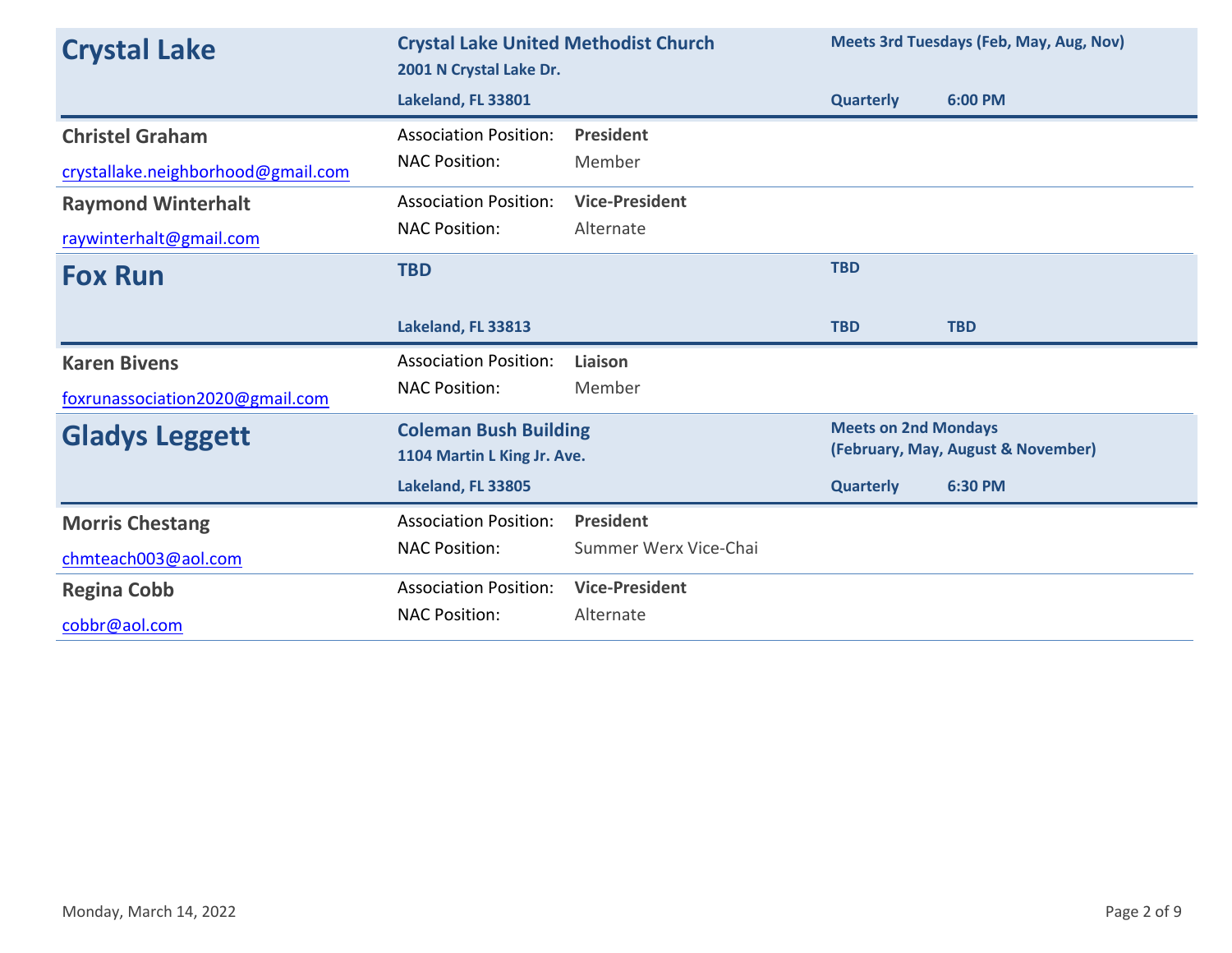| <b>Hillside Manor</b>       | <b>TBD</b>                         |                       | <b>TBD</b>                |                                                        |
|-----------------------------|------------------------------------|-----------------------|---------------------------|--------------------------------------------------------|
|                             | Lakeland, FL 33805                 |                       | <b>As Needed</b>          | <b>TBD</b>                                             |
| <b>David Baker</b>          | <b>Association Position:</b>       | President             |                           |                                                        |
| davidjbaker114@gmail.com    | <b>NAC Position:</b>               | Member                |                           |                                                        |
| <b>Michelle Lanier</b>      | <b>Association Position:</b>       | Liaison               |                           |                                                        |
| missdolphin7@yahoo.com      | <b>NAC Position:</b>               | <b>Voting Member</b>  |                           |                                                        |
| <b>Samantha Baker</b>       | <b>Association Position:</b>       | Liaison               |                           |                                                        |
|                             | <b>NAC Position:</b>               | Alternate             |                           |                                                        |
| <b>Historic Beacon Hill</b> | <b>Nelson Residence (Backyard)</b> |                       | March 13th & October 9th; |                                                        |
|                             | <b>1815 Seminole Trail</b>         |                       |                           |                                                        |
|                             | Lakeland, FL 33803                 |                       | <b>Bi-Annually</b>        | 1:30 PM                                                |
| <b>Cathleen Nelson</b>      | <b>Association Position:</b>       | President             |                           |                                                        |
| cathleendn@gmail.com        | <b>NAC Position:</b>               | Member                |                           |                                                        |
| <b>Laurie Gonzalez</b>      | <b>Association Position:</b>       | <b>Vice-President</b> |                           |                                                        |
| ottman2@brighthouse.com     | <b>NAC Position:</b>               | Alternate             |                           |                                                        |
| <b>Historic Cumberland</b>  | <b>TBD</b>                         |                       | <b>Event</b>              | <b>August - National Night Out; December - Holiday</b> |
|                             | Lakeland, FL 33801                 |                       | <b>As Needed</b>          | <b>TBD</b>                                             |
| <b>Diane Baum</b>           | <b>Association Position:</b>       | <b>President</b>      |                           |                                                        |
| dianembaum@gmail.com        | <b>NAC Position:</b>               | Member                |                           |                                                        |
| Dr. Bobby Baum              | <b>Association Position:</b>       | <b>Member</b>         |                           |                                                        |
|                             | <b>NAC Position:</b>               | Alternate             |                           |                                                        |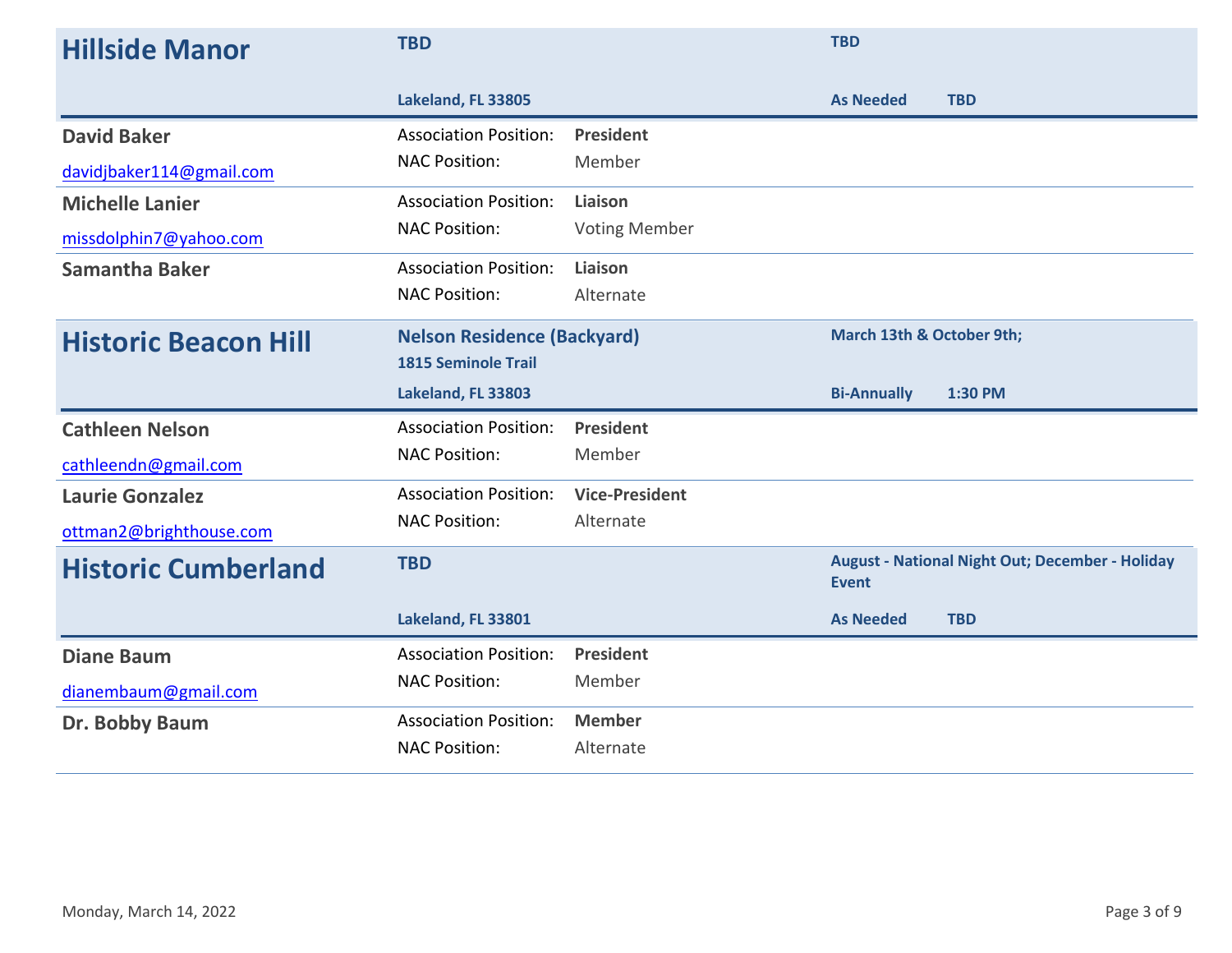| <b>Historic Dixieland</b>   | <b>God's Missionary Church of Lakeland</b><br><b>306 W Patterson Street</b> |                       | <b>Meets on 2nd Tuesday except in December</b> |            |
|-----------------------------|-----------------------------------------------------------------------------|-----------------------|------------------------------------------------|------------|
|                             | Lakeland, FL 33803                                                          |                       | <b>Monthly</b>                                 | 6:30 PM    |
| <b>Barbara Watkins</b>      | <b>Association Position:</b>                                                | <b>Treasurer</b>      |                                                |            |
| barbarwal9@gmail.com        | <b>NAC Position:</b>                                                        |                       |                                                |            |
| Lore O'Connor-Buzzell       | <b>Association Position:</b>                                                | <b>Vice-President</b> |                                                |            |
| omaoconnor@hotmail.com      | <b>NAC Position:</b>                                                        | Alternate             |                                                |            |
| <b>Roberto Leider</b>       | <b>Association Position:</b>                                                | <b>Secretary</b>      |                                                |            |
| historicdixieland@gmail.com | <b>NAC Position:</b>                                                        | Liason                |                                                |            |
| <b>Tonya Rogers</b>         | <b>Association Position:</b>                                                | <b>President</b>      |                                                |            |
| Tonyarogersdhna@gmail.com   | <b>NAC Position:</b>                                                        | Vice-Chair            |                                                |            |
| <b>Historic Lake Hunter</b> | <b>TBD</b>                                                                  |                       | <b>TBD</b>                                     |            |
| <b>Terrace</b>              | Lakeland, FL 33815                                                          |                       | <b>Annually</b>                                | <b>TBD</b> |
| <b>Brittany Moses</b>       | <b>Association Position:</b>                                                | <b>Member</b>         |                                                |            |
|                             | <b>NAC Position:</b>                                                        | Alternate             |                                                |            |
| <b>Jeremy Moses</b>         | <b>Association Position:</b>                                                | <b>President</b>      |                                                |            |
| info@lakehunterterrace.com  | <b>NAC Position:</b>                                                        | Member                |                                                |            |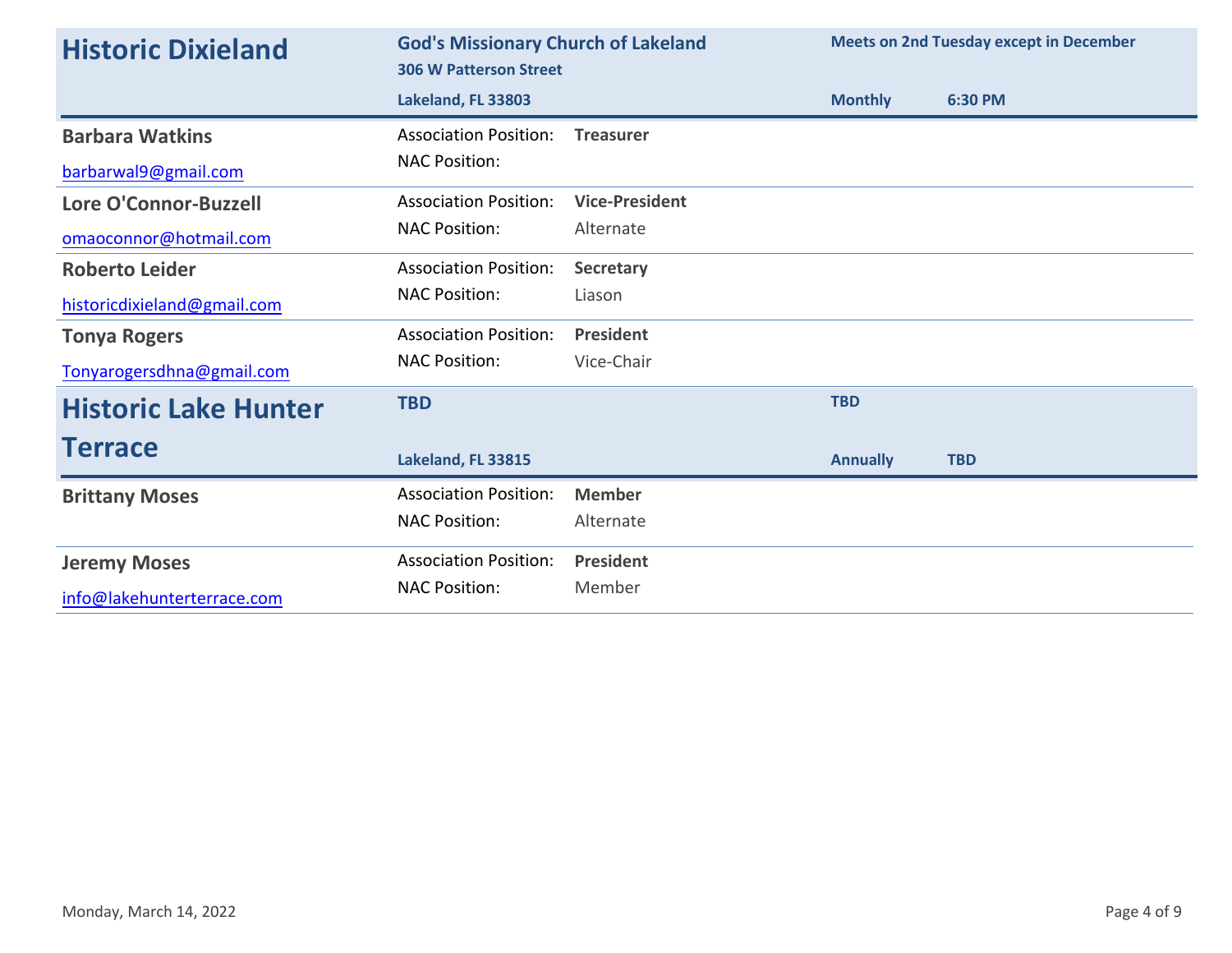| <b>Historic Lake Morton</b> | <b>Success House</b><br>1001 Success Ave.               |                  |                                 | Meets on 4th Tuesday, 4-8 times per year - No<br>meetings in July, August, November, or December |
|-----------------------------|---------------------------------------------------------|------------------|---------------------------------|--------------------------------------------------------------------------------------------------|
|                             | Lakeland, FL 33803                                      |                  | <b>As Needed</b>                | 7:00 PM                                                                                          |
| <b>Alice Collins</b>        | <b>Association Position:</b>                            | <b>Secretary</b> |                                 |                                                                                                  |
| aliceslackcollins@gmail.com | <b>NAC Position:</b>                                    | Alternate        |                                 |                                                                                                  |
| <b>Billy Townsend</b>       | <b>Association Position:</b>                            | <b>President</b> |                                 |                                                                                                  |
| historicLMNA@gmail.com      | <b>NAC Position:</b>                                    | Member           |                                 |                                                                                                  |
| <b>Julie Townsend</b>       | <b>Association Position:</b>                            | <b>Member</b>    |                                 |                                                                                                  |
| historicLMNA@gmail.com      | <b>NAC Position:</b>                                    |                  |                                 |                                                                                                  |
| <b>Jewel Avenue</b>         | <b>City of Refuge Church</b><br>1105 N Ruth Avenue      |                  | <b>1st Tuesday of the month</b> |                                                                                                  |
|                             | Lakeland, FL 33805                                      |                  | <b>Monthly</b>                  | 6:00 PM                                                                                          |
| <b>Mario Stone</b>          | <b>Association Position:</b>                            | Liaison          |                                 |                                                                                                  |
| welldoneevents1@gmail.com   | <b>NAC Position:</b>                                    | 2nd Alternate    |                                 |                                                                                                  |
| <b>Sallie Stone</b>         | <b>Association Position:</b>                            | Liaison          |                                 |                                                                                                  |
| thewell.lakeland@gmail.com  | <b>NAC Position:</b>                                    | Alternate        |                                 |                                                                                                  |
| <b>Walter Jenkins</b>       | <b>Association Position:</b>                            | <b>President</b> |                                 |                                                                                                  |
| pastorjenkinsjr@hotmail.com | <b>NAC Position:</b>                                    | Member           |                                 |                                                                                                  |
| <b>Lake Bonnet</b>          | <b>City of Refuge Church</b><br><b>1105 N Ruth Ave.</b> |                  | further notice                  | <b>Meetings combined with Jewel Avenue until</b>                                                 |
|                             | <b>Lakeland, FL</b>                                     |                  | <b>Monthly</b>                  | 6:00 PM                                                                                          |
| <b>Jarvis Washington</b>    | <b>Association Position:</b>                            | Liaison          |                                 |                                                                                                  |
| blmrestorepolk@gmail.com    | <b>NAC Position:</b>                                    |                  |                                 |                                                                                                  |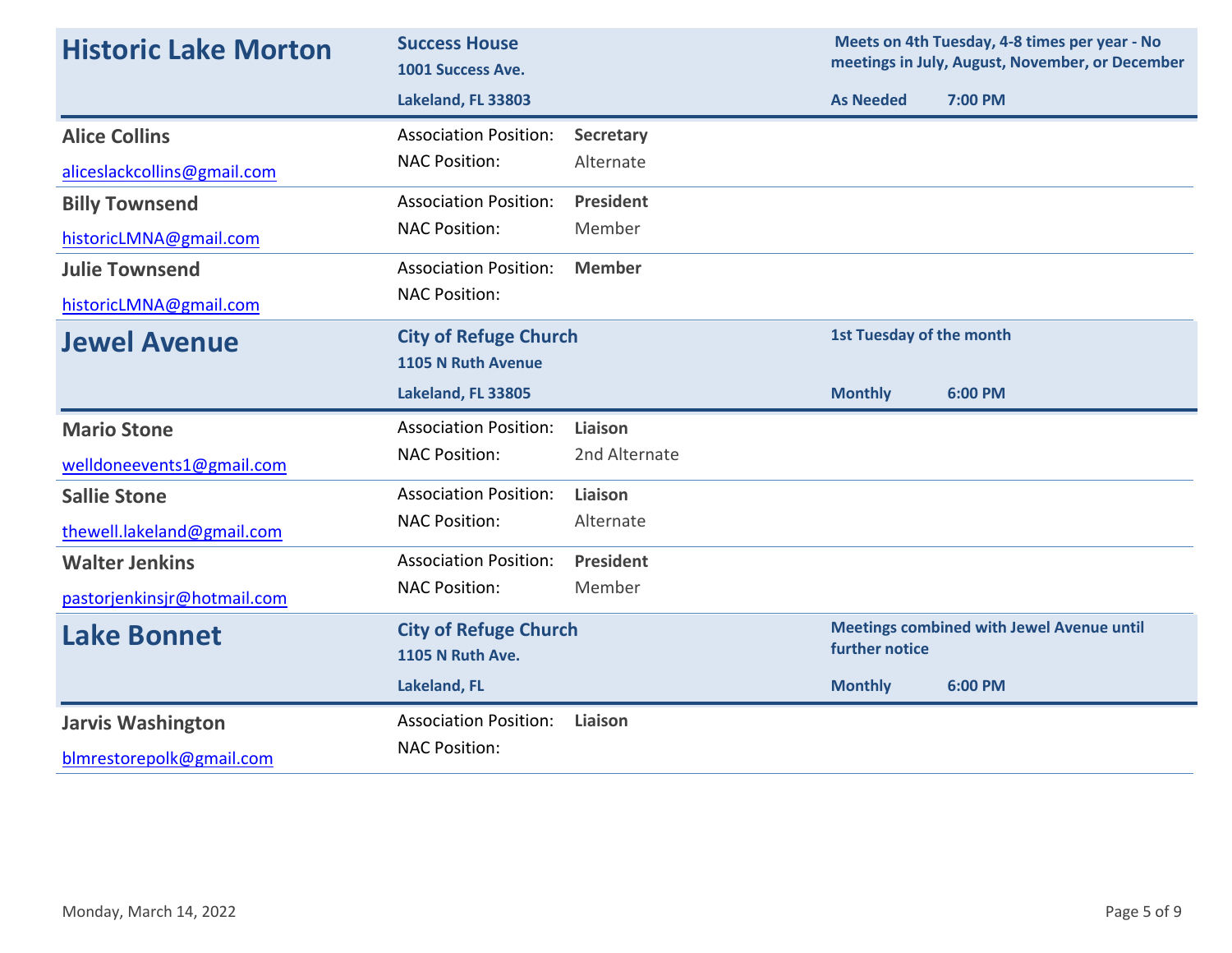| <b>Lakeshore</b>                   | <b>Lake Crago Outdoor Recreation Complex</b><br>525 Lake Crago Dr. |                       | Meets January, March, May, September and<br><b>November on 3rd Tuesday</b> |                                                 |  |
|------------------------------------|--------------------------------------------------------------------|-----------------------|----------------------------------------------------------------------------|-------------------------------------------------|--|
|                                    | Lakeland, FL 33805                                                 |                       | <b>Bi-Monthly</b>                                                          | 6:00 PM                                         |  |
| <b>Janet Pultz</b>                 | <b>Association Position:</b>                                       | <b>President</b>      |                                                                            |                                                 |  |
| pultz379@ij.net                    | <b>NAC Position:</b>                                               | Member                |                                                                            |                                                 |  |
| <b>Joe Murnane</b>                 | <b>Association Position:</b>                                       | <b>Vice-President</b> |                                                                            |                                                 |  |
| joesm1220@gmail.com                | <b>NAC Position:</b>                                               | Alternate             |                                                                            |                                                 |  |
| <b>Neighborhood</b>                | <b>Lakeland City Hall</b>                                          |                       | <b>November</b>                                                            | Meets 1st Thursday of February, May, August and |  |
| <b>Outreach/NAC</b>                | 228 S. Massachusetts Ave                                           |                       |                                                                            |                                                 |  |
|                                    | Lakeland, FL 33801                                                 |                       | <b>Quarterly</b>                                                           | 6:00 PM                                         |  |
| <b>Jonathan Rodriguez</b>          | <b>Association Position:</b>                                       | <b>Staff</b>          |                                                                            |                                                 |  |
| jonathan.rodriguez@lakelandgov.net | <b>NAC Position:</b>                                               | Staff                 |                                                                            |                                                 |  |
| <b>North Lake Wire</b>             | <b>First Baptist Institutional Church</b>                          |                       | <b>Meets 2nd Monday; beginning September 2021</b>                          |                                                 |  |
|                                    | 932 Martin L Kings Jr Ave.                                         |                       |                                                                            |                                                 |  |
|                                    | Lakeland, FL 33815                                                 |                       | <b>Bi-Monthly</b>                                                          | 7:00 PM                                         |  |
| <b>Kimberly Wilson</b>             | <b>Association Position:</b>                                       | Liaison               |                                                                            |                                                 |  |
| jadondreacademy@gmail.com          | <b>NAC Position:</b>                                               |                       |                                                                            |                                                 |  |
| <b>Michael Joseph</b>              | <b>Association Position:</b>                                       | President             |                                                                            |                                                 |  |
| sonnyking61@gmail.com              | <b>NAC Position:</b>                                               | Member                |                                                                            |                                                 |  |
| <b>Sharon McGriff</b>              | <b>Association Position:</b>                                       | <b>Treasurer</b>      |                                                                            |                                                 |  |
| smjones251@yahoo.com               | <b>NAC Position:</b>                                               |                       |                                                                            |                                                 |  |
| <b>Sheliah Stills</b>              | <b>Association Position:</b>                                       | <b>Vice-President</b> |                                                                            |                                                 |  |
| sheliah.stills@polk-fl.net         | <b>NAC Position:</b>                                               | Alternate             |                                                                            |                                                 |  |
| <b>Shirley Lanier</b>              | <b>Association Position:</b>                                       | <b>Secretary</b>      |                                                                            |                                                 |  |
| ladysass25@gmail.com               | <b>NAC Position:</b>                                               |                       |                                                                            |                                                 |  |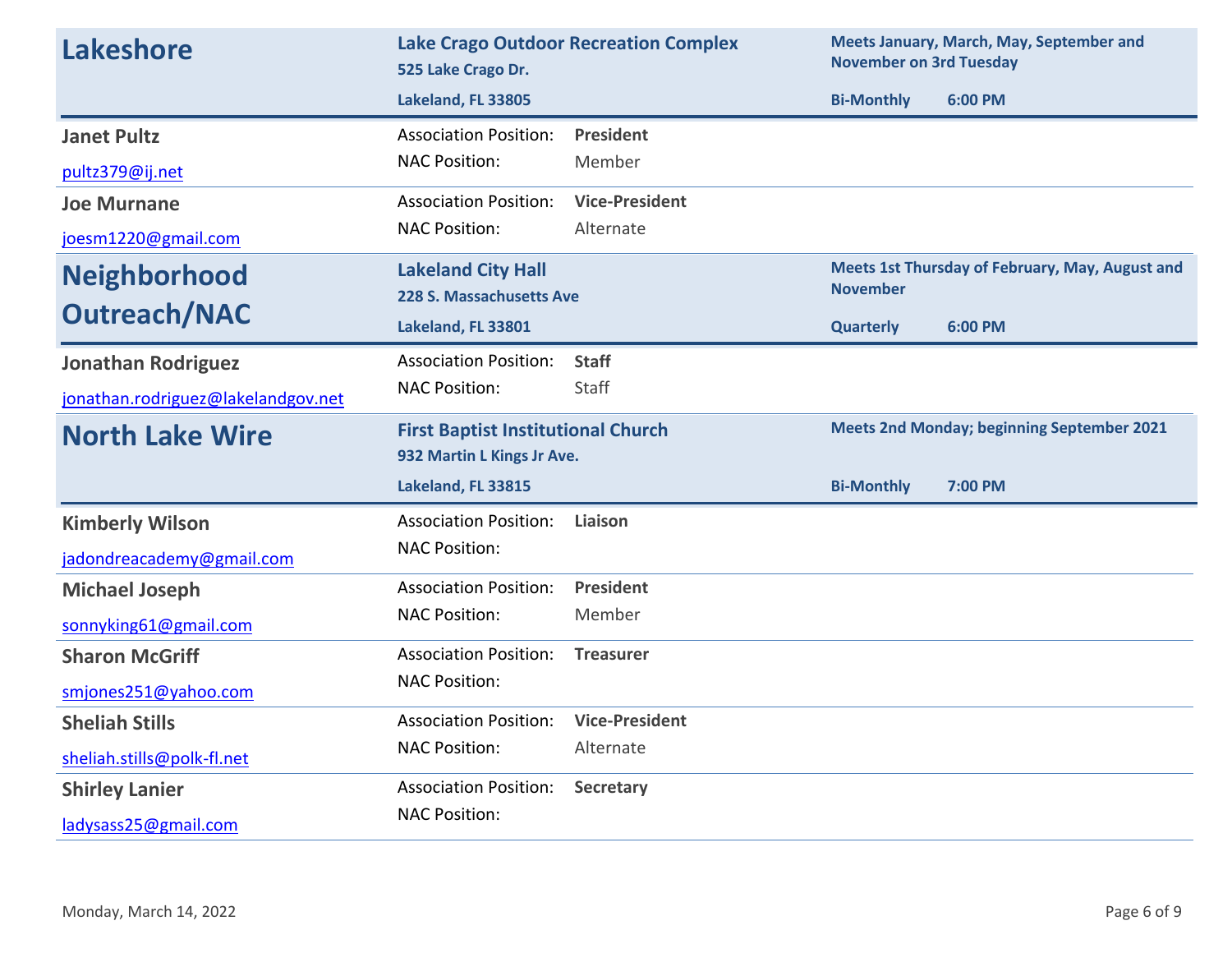| Orangewood                       | <b>TBD</b>                                                  |                       | <b>TBD</b>       |                                                                                               |
|----------------------------------|-------------------------------------------------------------|-----------------------|------------------|-----------------------------------------------------------------------------------------------|
|                                  | Lakeland, FL 33805                                          |                       | <b>As Needed</b> | <b>TBD</b>                                                                                    |
| Delphinia Broadnax-Taylor        | <b>Association Position:</b>                                | <b>Member</b>         |                  |                                                                                               |
| peacan41@yahoo.com               | <b>NAC Position:</b>                                        | Member                |                  |                                                                                               |
| <b>Mike Taylor</b>               | <b>Association Position:</b>                                | <b>Member</b>         |                  |                                                                                               |
| peacan41@yahoo.com               | <b>NAC Position:</b>                                        | Alternate             |                  |                                                                                               |
| <b>Parker Street</b>             | <b>Parker Street Ministries</b><br>719 N Massachusetts Ave. |                       |                  | <b>Easter Egg Hunt, Summer Splash, Ringabration</b><br>(when Summer Camp ends), Fall Festival |
|                                  | Lakeland, FL 33802                                          |                       | <b>Quarterly</b> | <b>Varies</b>                                                                                 |
| <b>Hannah Hardin</b>             | <b>Association Position:</b>                                | Liaison               |                  |                                                                                               |
| admin@parkerstreetministries.org | <b>NAC Position:</b>                                        |                       |                  |                                                                                               |
| <b>Sarah Breed</b>               | <b>Association Position:</b>                                | Liaison               |                  |                                                                                               |
| sarah@psmlakeland.org            | <b>NAC Position:</b>                                        | Alternate             |                  |                                                                                               |
| <b>William Wainwright</b>        | <b>Association Position:</b>                                | Liaison               |                  |                                                                                               |
| william@psmlakeland.org          | <b>NAC Position:</b>                                        | Member                |                  |                                                                                               |
| <b>Paul A. Diggs</b>             | <b>Coleman Bush Building</b>                                |                       |                  | <b>3rd Tuesday of the month except December</b>                                               |
|                                  | 1104 Martin L King Jr Ave.                                  |                       |                  |                                                                                               |
|                                  | Lakeland, FL 33805                                          |                       | <b>Monthly</b>   | 6:30 PM                                                                                       |
| <b>Lorenzo Robinson</b>          | <b>Association Position:</b>                                | <b>President</b>      |                  |                                                                                               |
| slackandjo@aol.com               | <b>NAC Position:</b>                                        | Member                |                  |                                                                                               |
| Virginia Robinson                | <b>Association Position:</b>                                | <b>Vice-President</b> |                  |                                                                                               |
| successexpressSOCC@outlook.com   | <b>NAC Position:</b>                                        | Alternate             |                  |                                                                                               |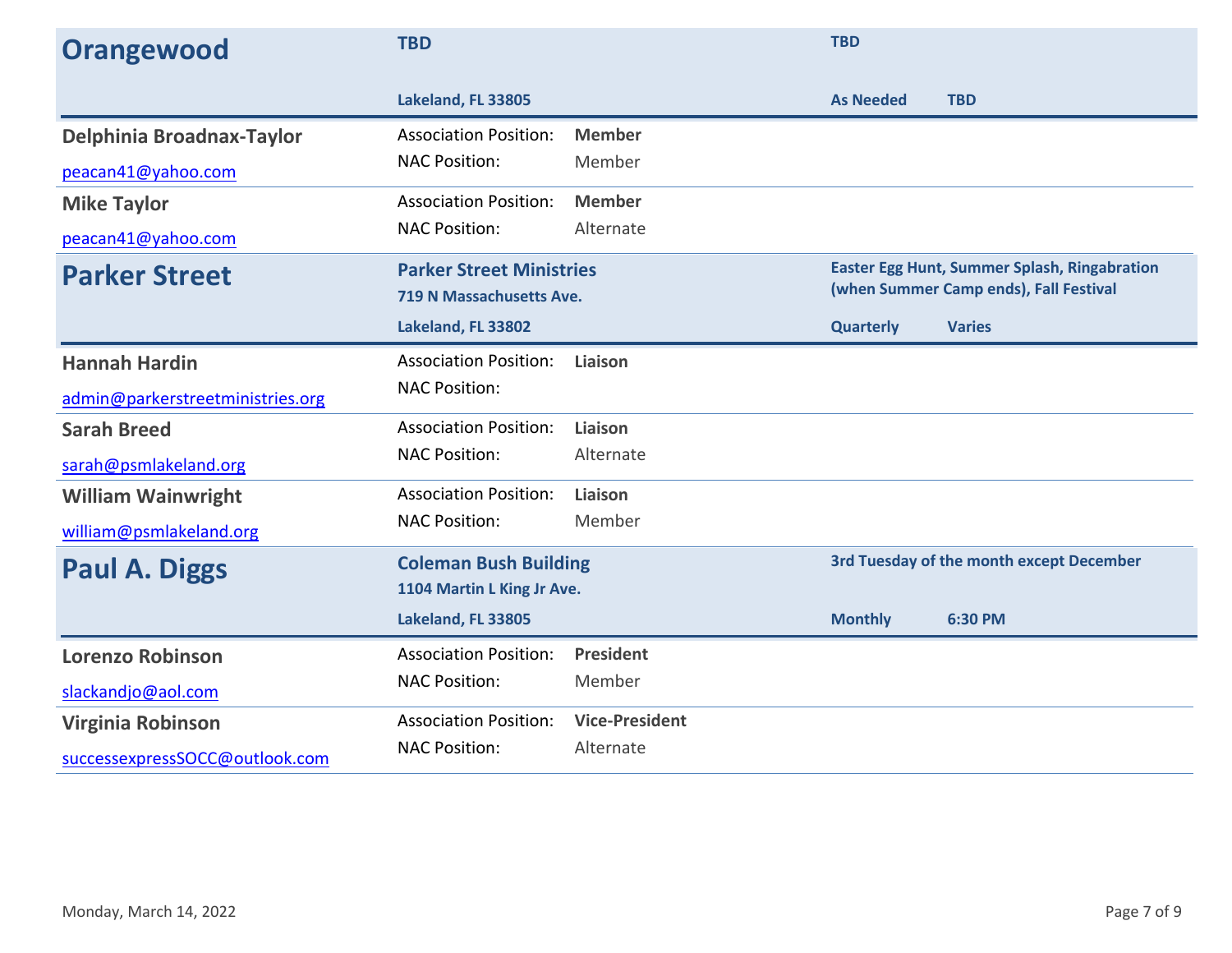| <b>Sandpiper</b>           | <b>Sandpiper Clubhouse</b><br><b>5959 Sandpipers Drive</b>         |                          | March, June, Sept, Dec.         |                                                   |
|----------------------------|--------------------------------------------------------------------|--------------------------|---------------------------------|---------------------------------------------------|
|                            | Lakeland, FL 33809                                                 |                          | <b>Quarterly</b>                | 6:00 PM                                           |
| <b>Charles Weaver</b>      | <b>Association Position:</b>                                       | Liaison                  |                                 |                                                   |
| weaver8km888@live.com      | <b>NAC Position:</b>                                               | Member                   |                                 |                                                   |
| <b>Larry Alberts</b>       | <b>Association Position:</b>                                       |                          |                                 |                                                   |
| lalberts1026@aol.com       | <b>NAC Position:</b>                                               | Alternate                |                                 |                                                   |
| <b>Swananoa/Glen Echo</b>  | <b>TBD</b>                                                         |                          | <b>Meets in June and August</b> |                                                   |
|                            | Lakeland, FL 33805                                                 |                          | <b>Specific Month 7:00 PM</b>   |                                                   |
| Leon & Jan McDougal        | <b>Association Position:</b>                                       | <b>Member</b>            |                                 |                                                   |
|                            | <b>NAC Position:</b>                                               | Alternate                |                                 |                                                   |
| <b>Mildred Wilson</b>      | <b>Association Position:</b>                                       | <b>President</b>         |                                 |                                                   |
| mysentiments53@gmail.com   | <b>NAC Position:</b>                                               | Member                   |                                 |                                                   |
| <b>Valencia/Pinehurst</b>  | <b>Simpson Park Community Center</b><br>1725 Martin L King Jr Ave. |                          |                                 | <b>Meets in March, June, October and December</b> |
|                            | Lakeland, FL 33805                                                 |                          | <b>Specific Month 6:00 PM</b>   |                                                   |
| <b>Veronica Rountree</b>   | <b>Association Position:</b>                                       | <b>President</b>         |                                 |                                                   |
| vrountree54@gmail.com      | <b>NAC Position:</b>                                               | <b>Summer Werx Chair</b> |                                 |                                                   |
| <b>Webster Park South</b>  | <b>Coleman Bush Building</b><br>1104 Martin L King Jr Ave.         |                          | <b>Meets every 2nd Thursday</b> |                                                   |
|                            | Lakeland, FL 33805                                                 |                          | <b>Monthly</b>                  | 6:00 PM                                           |
| <b>Lolita Berrien</b>      | <b>Association Position:</b>                                       | <b>Vice-President</b>    |                                 |                                                   |
| bold705@gmail.com          | <b>NAC Position:</b>                                               | Chair/Summer Werx Co     |                                 |                                                   |
| <b>Sam Simmons</b>         | <b>Association Position:</b>                                       | <b>President</b>         |                                 |                                                   |
| samuel.simmons@waldenu.edu | <b>NAC Position:</b>                                               | <b>Summer Werx</b>       |                                 |                                                   |